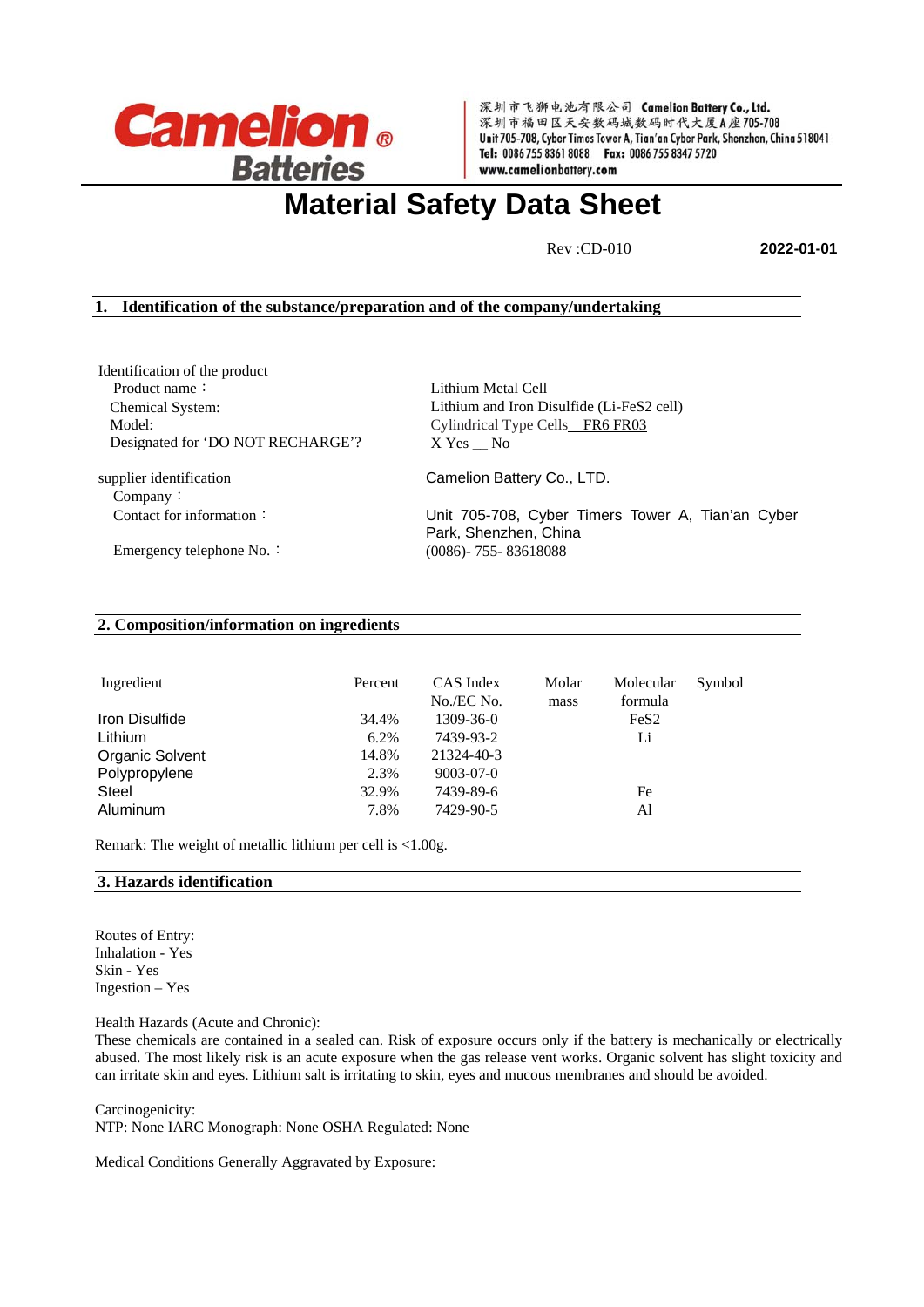An acute exposure will not generally aggravate any medical condition.

| 4. First aid measures |  |  |  |
|-----------------------|--|--|--|
|                       |  |  |  |
|                       |  |  |  |
|                       |  |  |  |

| After skin contact:       | In case of skin contact with contents of battery, flush immediately with    |
|---------------------------|-----------------------------------------------------------------------------|
|                           | water. If irritation persists, get medical help.                            |
| After eye contact $\cdot$ | For eye contact, flush with copious amounts of water for 15 minutes. Do not |
|                           | inhale leaked material. If irritation persists, get medical help.           |

#### **5. Fire-fighting measures**

Extinguishing Media:  $CO<sub>2</sub>$  or dry chemicals Flammable Limits: Not available

#### **6. Accidental release measures**

The preferred response is to leave the area and allow the batteries to cool and the vapors to dissipate. Avoid skin and eye contact or inhalation of vapors. Remove spilled liquid with absorbent and incinerate.

#### **7. Handling and storage**

Avoid mechanical or electrical abuse. Batteries may explode or cause burns, if disassembled, crushed or exposed to fire or high temperatures. Do not short or install with incorrect polarity.

| 8. Exposure controls/personal protection |  |
|------------------------------------------|--|
|------------------------------------------|--|

| Specific control parameter:     |                                               |
|---------------------------------|-----------------------------------------------|
| Personal protective equipment : |                                               |
| Respiratory protection          | Not necessary under conditions of normal use. |
| (Specify Type):                 |                                               |
| Ventilation:                    | Not necessary under conditions of normal use. |
| <b>Protective Gloves:</b>       | Not necessary under conditions of normal use. |
| Eye protection:                 | Not necessary under conditions of normal use. |
| Other Protective                | Not necessary under conditions of normal use. |
| (Clothing or Equipment):        |                                               |

# **9. Physical and chemical properties**

**Specific Gravity:** (H20=1): FeS<sub>2</sub>: 6.66 Melting Point: <sup>(°C</sup>): FeS<sub>2</sub> decomposes at 1193 deg. C

 $FeS<sub>2</sub>$  is a brass-colored, odorless mineral powder. Lithium is a soft, silvery metal. Organic solvent is an odorless, colorless or light yellow liquid. Lithium salt is a white, crystalline and odorless powder.

# **10. Stability and reactivity**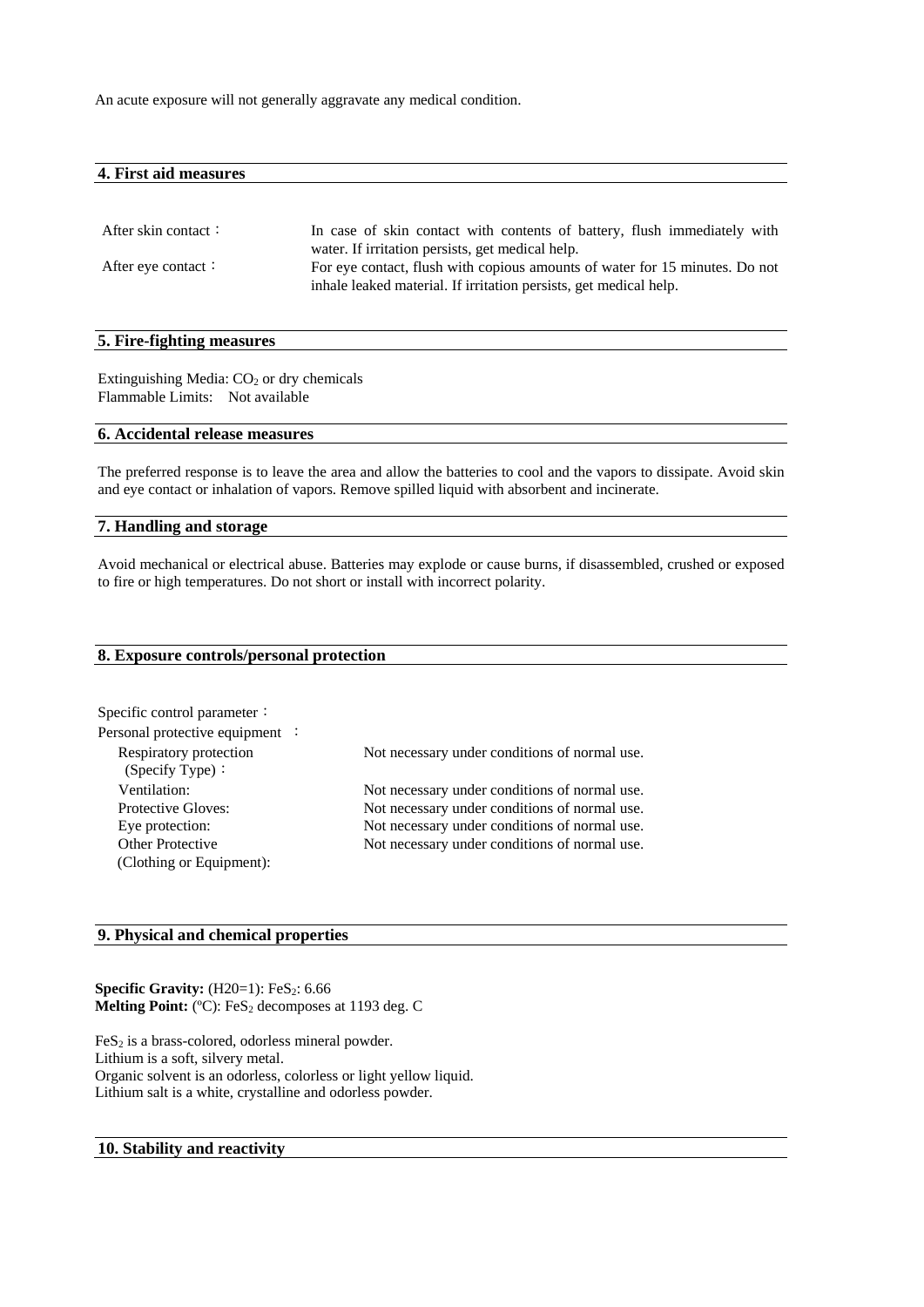Stability: Stable Conditions to Avoid: Do not heat, disassemble or charge. Hazardous Decomposition or By-products: N/A Hazardous polymerization will not occur.

#### **11. Toxicological information**

Acute toxicity: Organic solvent

Further toxicological information: Lithium

# **12. Ecological information**

Ecotoxic effects: N/A Further ecological data:  $N/A$ 

#### **13. Disposal considerations**

CAMELION encourages battery recycling. Our Li-FeS2 batteries are recyclable through the Rechargeable Battery Recycling Corporation's (RBRC) *Charge Up to Recycle! Program*. For information call 1-800-8-BATTERY or see their website at www.rbrc.org. Li-FeS2 batteries must be handled in accordance with all applicable state and federal laws and regulations.

DO NOT RECHARGE, disassemble, short, or subject battery cells to temperatures in excess of 212 F. Do not use in combination with fresh and used lithium batteries neither with other type of battery.

#### **14. Transport information**

In general, all batteries in all forms of transportation (ground, air, or ocean) must be packaged in a safe and responsible manner. Regulatory concerns from all agencies for safe packaging require that batteries be packaged in a manner that prevents short circuits and be contained in "strong outer packaging" that prevents spillage of contents. All original packaging for Camelion lithium batteries are compliant with these regulatory concerns.

Camelion lithium iron disulfide batteries are exempt from the classification as dangerous goods as they meet the requirements of the special provisions listed below. (Essentially, they are properly packaged and labeled, contain less than 1 gram of lithium and pass the tests defined in UN model regulation section 38.3).

| International transport regulations | <b>Special Provisions</b>                   |
|-------------------------------------|---------------------------------------------|
| ADR                                 | 188, 230, 310, 636, 656                     |
| <b>IMDG</b>                         | 188, 230, 310, 957                          |
| UN                                  | UN 3090, UN 3091                            |
| US DOT                              | 29, A54, A100, A101                         |
| IATA, ICAO                          | Packaging Instructions 968 - 970 Section IB |

Their regulations are based on the UN Recommendations. Each special provision provides specifications on exceptions and packaging for lithium batteries shipping.

Ref) Summary of Packing Instruction (IATA Dangerous Goods Regulations 63rd Edition 2022)